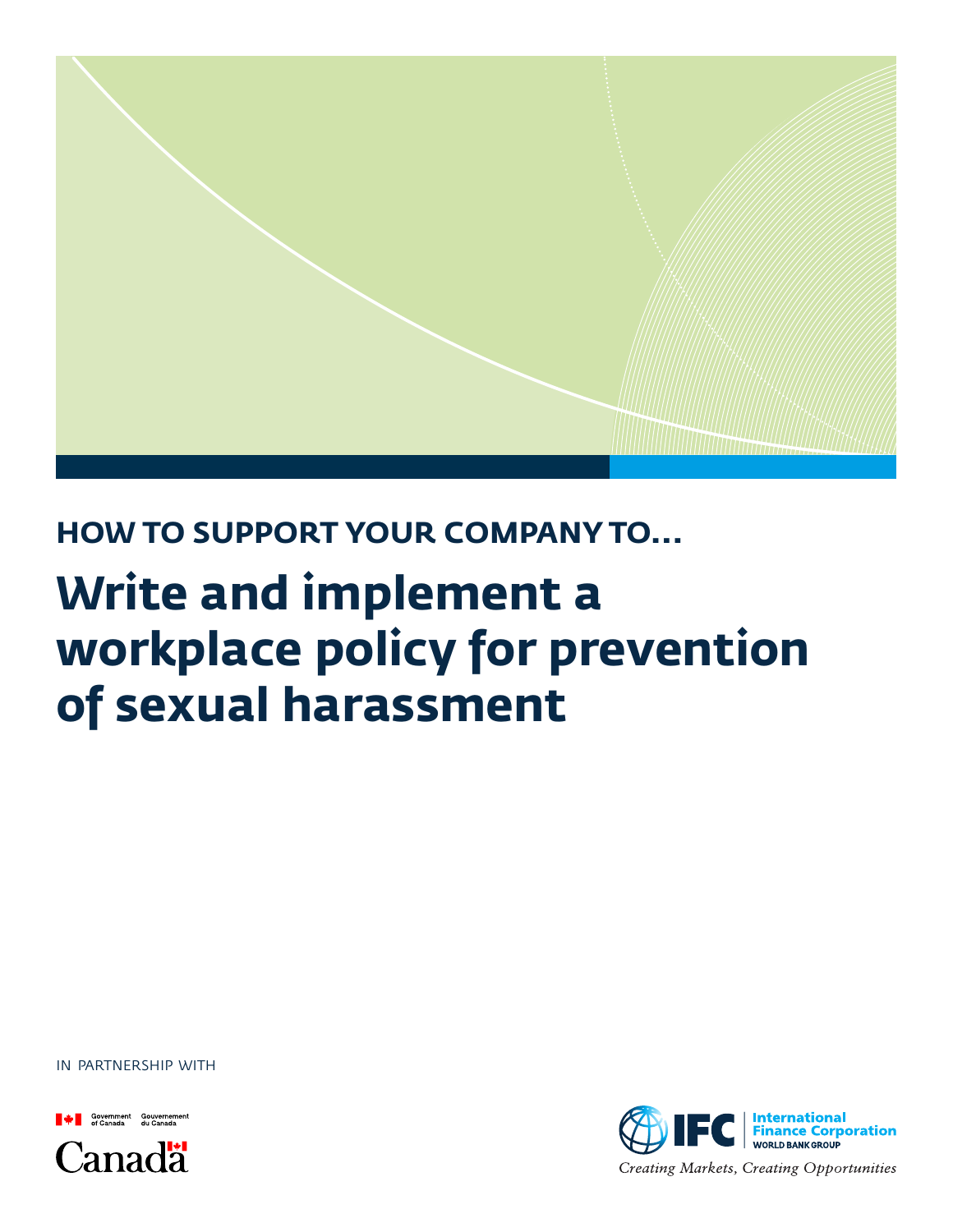#### **ABOUT IFC**

IFC—a member of the World Bank Group—is the largest global development institution focused on the private sector in emerging markets. We work in more than 100 countries, using our capital, expertise, and influence to create markets and opportunities in developing countries. In fiscal year 2021, IFC committed a record \$31.5 billion to private companies and financial institutions in developing countries, leveraging the power of the private sector to end extreme poverty and boost shared prosperity as economies grapple with the impacts of the COVID-19 pandemic. For more information, visit [www.ifc.org](https://www.ifc.org).

© International Finance Corporation 2021. All rights reserved.

IFC 2121 Pennsylvania Avenue, N.W. Washington, D.C. 20433 Internet: [www.ifc.org](https://www.ifc.org)

The material in this work is copyrighted. Copying and/or transmitting portions or all of this work without permission may be a violation of applicable law. IFC does not guarantee the accuracy, reliability or completeness of the content included in this work, or for the conclusions or judgments described herein, and accepts no responsibility or liability for any omissions or errors (including, without limitation, typographical errors and technical errors) in the content whatsoever or for reliance thereon.

October 2021

Photo: A dam under construction in Sri Lanka. © Lakshman Nadaraja/World Bank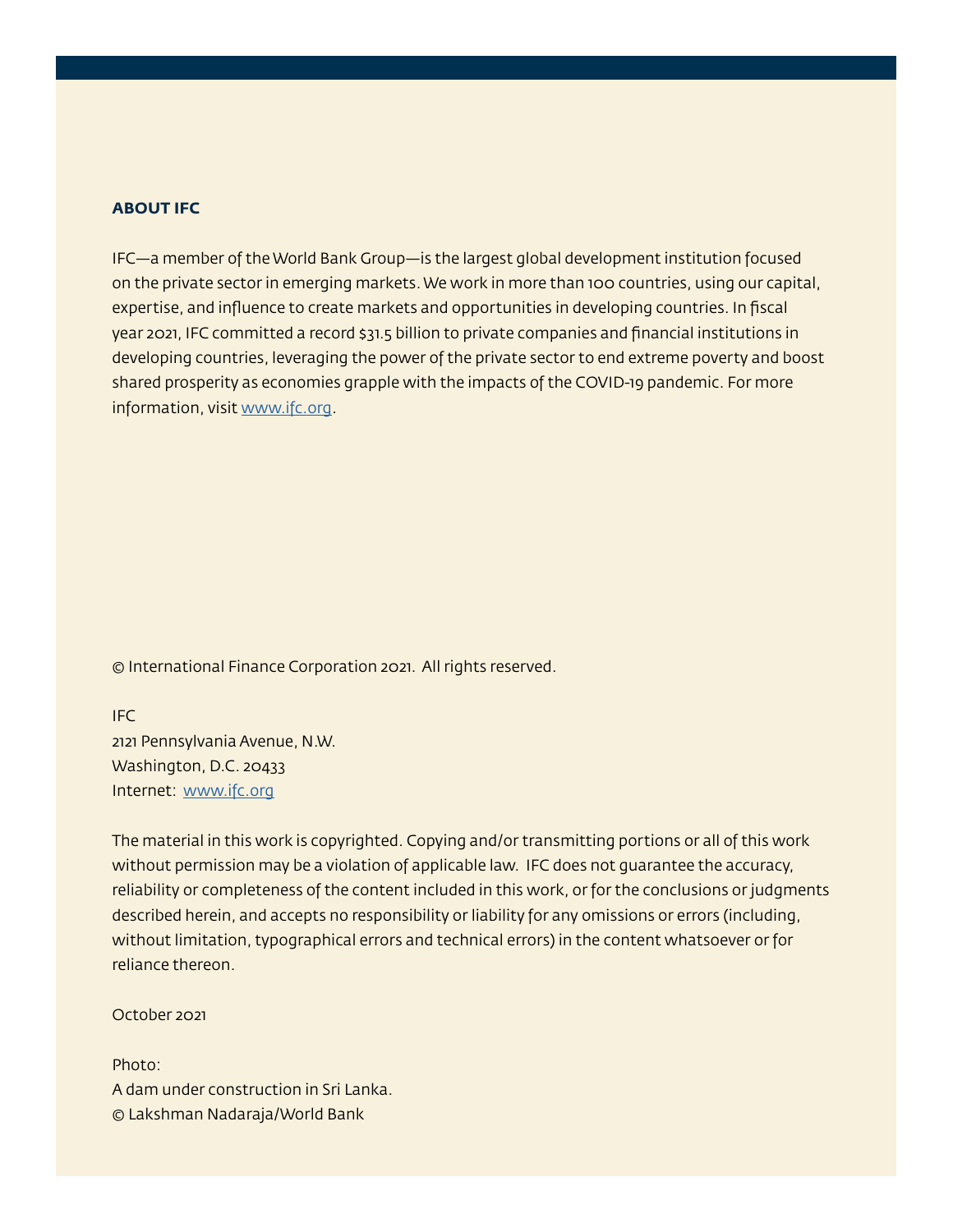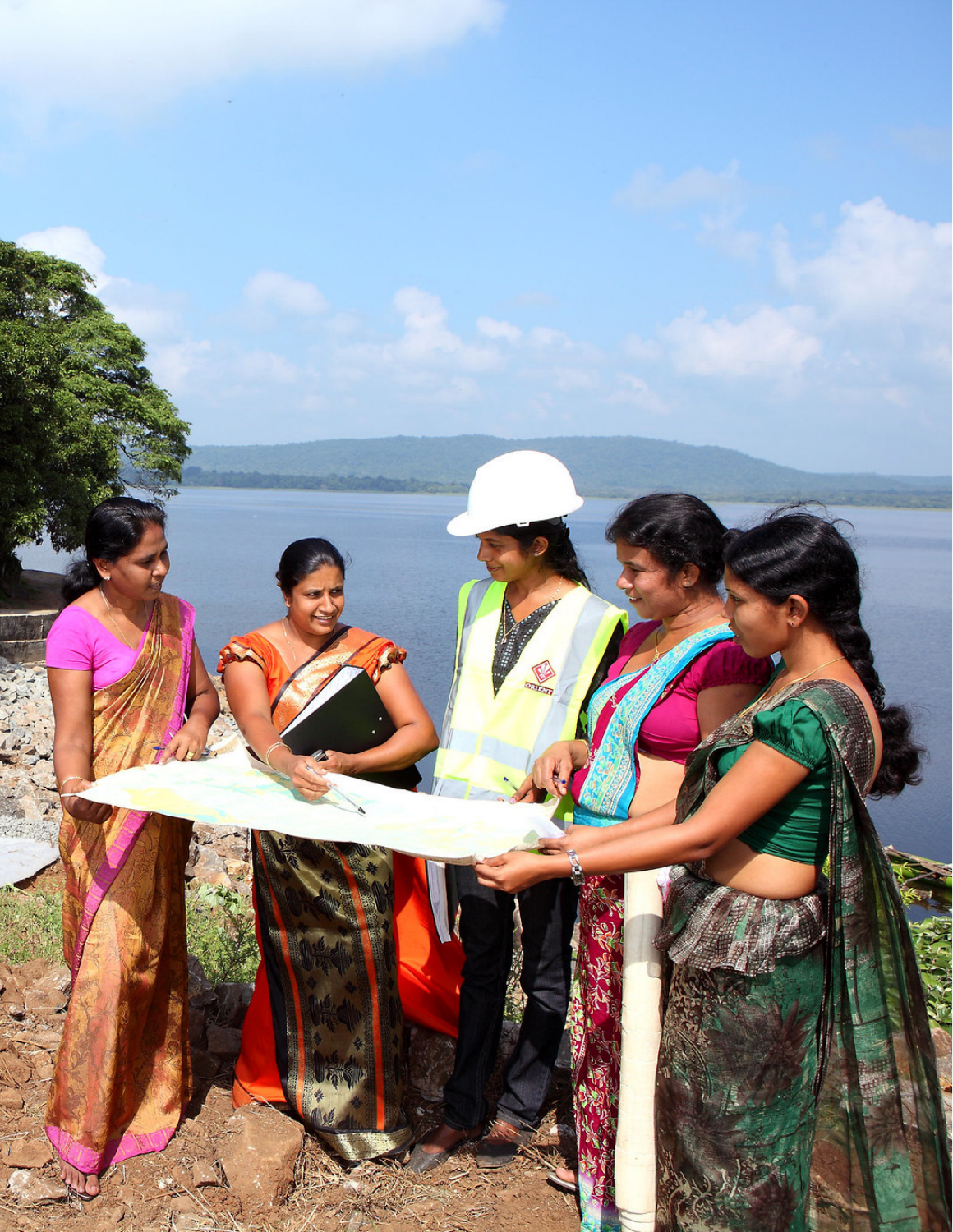**4-step process for** writing and implementing a workplace policy for prevention of **sexual harassment**



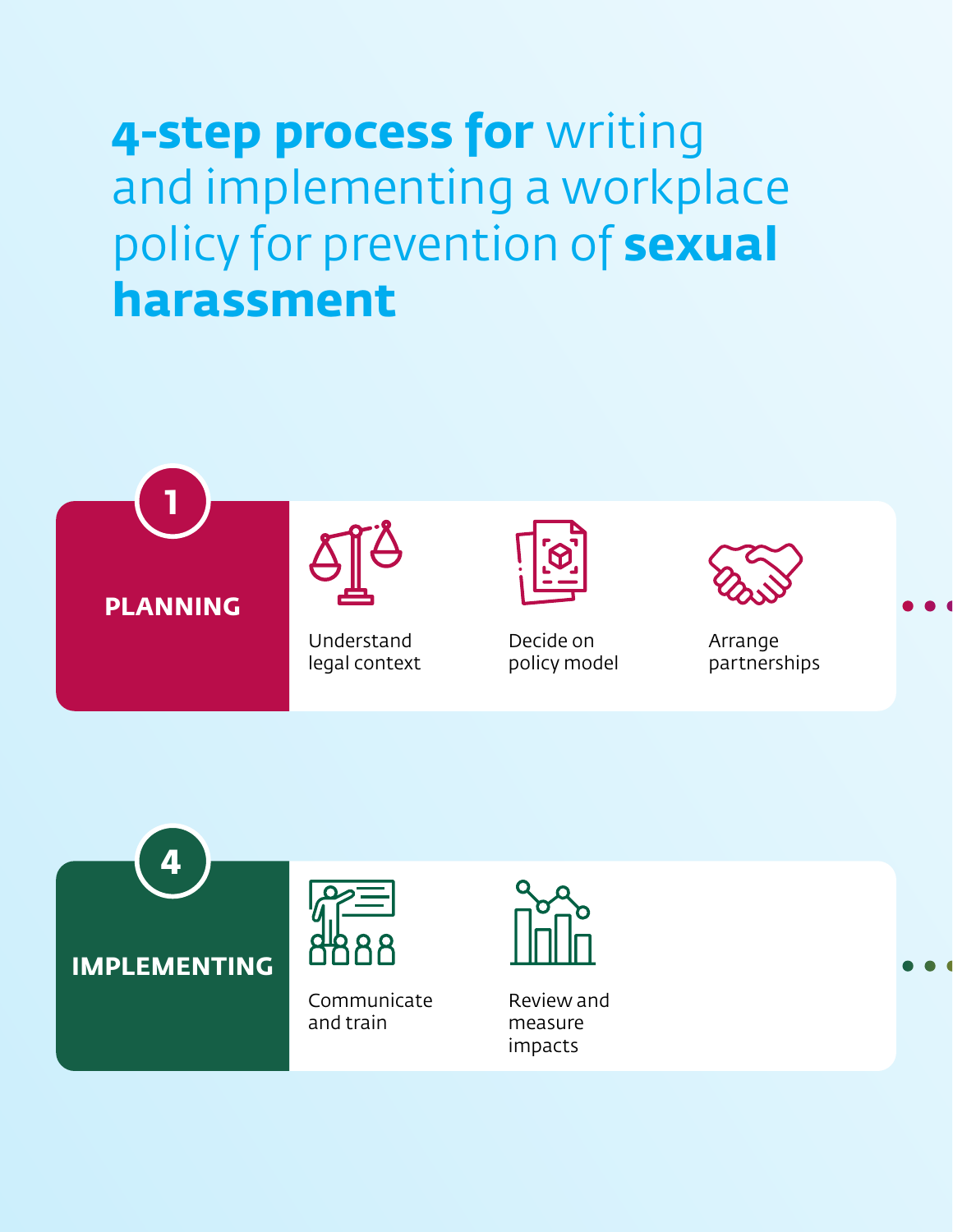The International Labour Organization defines **sexual harassment** as sex-based behavior that is **unwelcome** and **offensive** to its recipient. For sexual harassment to exist these two conditions must be present.

Sexual harassment may take two forms:

## *Quid pro quo* **sexual harassment**

When submission to sexual advances or requests for sexual favors are made a condition of employment or used as the basis for employment decisions, including decisions related to recruitment or promotion.

## **Intimidating, hostile, or offensive sexual harassment**

When sexual conduct or other actions interfere with a person's work and/or create an intimidating or offensive work environment.

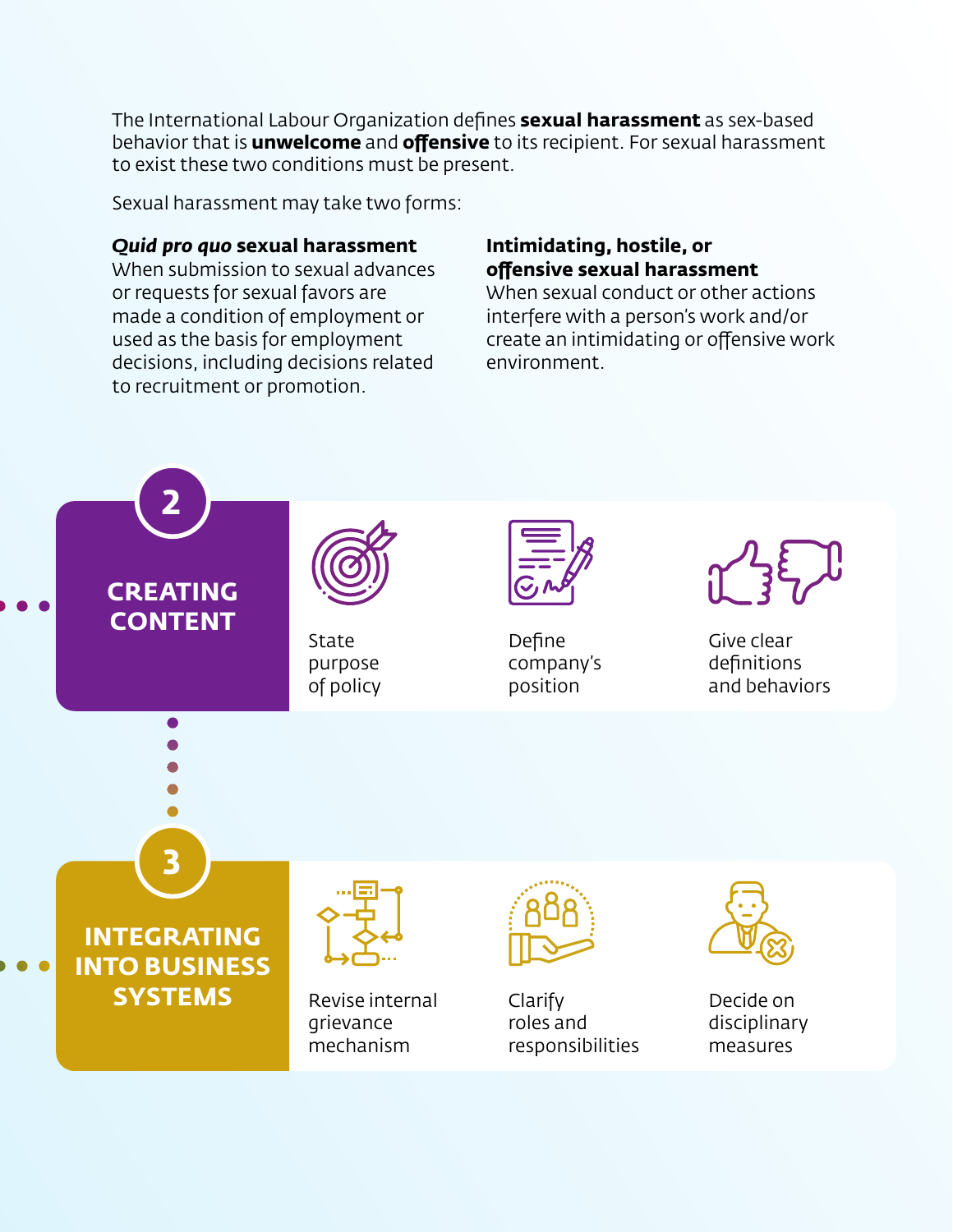# **1 PLANNING**



## **Understand legal context**

Your company should understand the law on sexual harassment in the country of operations. Their policy should meet – and sometimes exceed – legal requirements.

Different countries have different laws on sexual harassment offences and punishment. These laws sometimes explain the responsibilities of state actors and employers to manage risks. The World Bank offers a Compendium of International and [National Legal Frameworks on Sexual Harassment in the Workplace](https://openknowledge.worldbank.org/handle/10986/32817).

The law may not provide full protection for everybody. Your company may be reluctant to cover certain groups in their policy for cultural or religious reasons, or because of personal bias or prejudice.



Examples of groups at risk of being excluded from protection are gender non-binary persons, transwomen and transmen, gay men, lesbians, bisexuals, and ethnic and racial minorities. Encourage your company to adopt a policy that is fully inclusive.

The International Labour Organization's [Convention of](https://www.ilo.org/dyn/normlex/en/f?p=NORMLEXPUB:12100:0::NO::P12100_ILO_CODE:C190)  [Violence and Harassment in the World of Work](https://www.ilo.org/dyn/normlex/en/f?p=NORMLEXPUB:12100:0::NO::P12100_ILO_CODE:C190) (C-190) will come into force in June 2021. C-190 urges countries to *adopt laws, regulations and policies that ensure the right to equality and non-discrimination in employment and occupation for women and for other persons belonging to vulnerable that are disproportionately affected by violence and harassment in the world of work and that are especially vulnerable to sexual harassment*. A [supplementary](https://www.ilo.org/dyn/normlex/en/f?p=NORMLEXPUB:12100:0::NO:12100:P12100_INSTRUMENT_ID:4000085:NO)  [recommendation](https://www.ilo.org/dyn/normlex/en/f?p=NORMLEXPUB:12100:0::NO:12100:P12100_INSTRUMENT_ID:4000085:NO) calls for particular attention to the be paid to risks that 'arise from discrimination, abuse of power relations, and gender, cultural and social norms that support violence and harassment'.



## **Decide on the policy model**

There are three basic options for this kind of policy.

#### **Model 1: Standalone policy based on template**

- $\checkmark$  Emphasizes commitment to addressing the specific issue of sexual harassment.
- $\checkmark$  Easy to copy an existing policy.
- Unless contextualized, content may not reflect the real risks the workers face.
- Unless contextualized, content including descriptions of behaviors – may not be culturally relevant.
- $\boldsymbol{\times}$  If a direct copy of an existing policy, may indicate tokenistic effort, with little thought given to how to tackle causes of sexual harassment.

#### **Model 2: A broader policy on respectful behaviors**

- Commitment to address wider set  $\checkmark$ of behaviors and practices that negatively impact workers and business performance.
- Can cover bullying, which is also commonly experienced in workplaces.
- $\checkmark$  Can inform a larger communications campaign to promote a respectful workplace, and help create consistency in messaging.
- **x** Some behaviors that constitute sexual harassment, especially those viewed as acceptable or normal in the local context, may not get enough attention to bring about change.
- $\boldsymbol{\times}$  Risk of understating real risks of sexual harassment for female workers.

#### **Model 3: Update existing policies to reference sexual harassment**

- $\checkmark$  The issue is recognized as important for the whole of business.
- $\checkmark$  Addressing sexual harassment becomes integral to the company's management of worker health and safety.
- $\checkmark$  Increased opportunities for aligning sexual harassment prevention with efforts to promote equal opportunities and gender equality.
- $\boldsymbol{\times}$  May take a while to complete policy updates and approvals.
- $\boldsymbol{\times}$  Requires a higher level of expertise to identify relevant entry points for policy updates and to action the broader links between addressing sexual harassment and workplace safety, gender equality etc.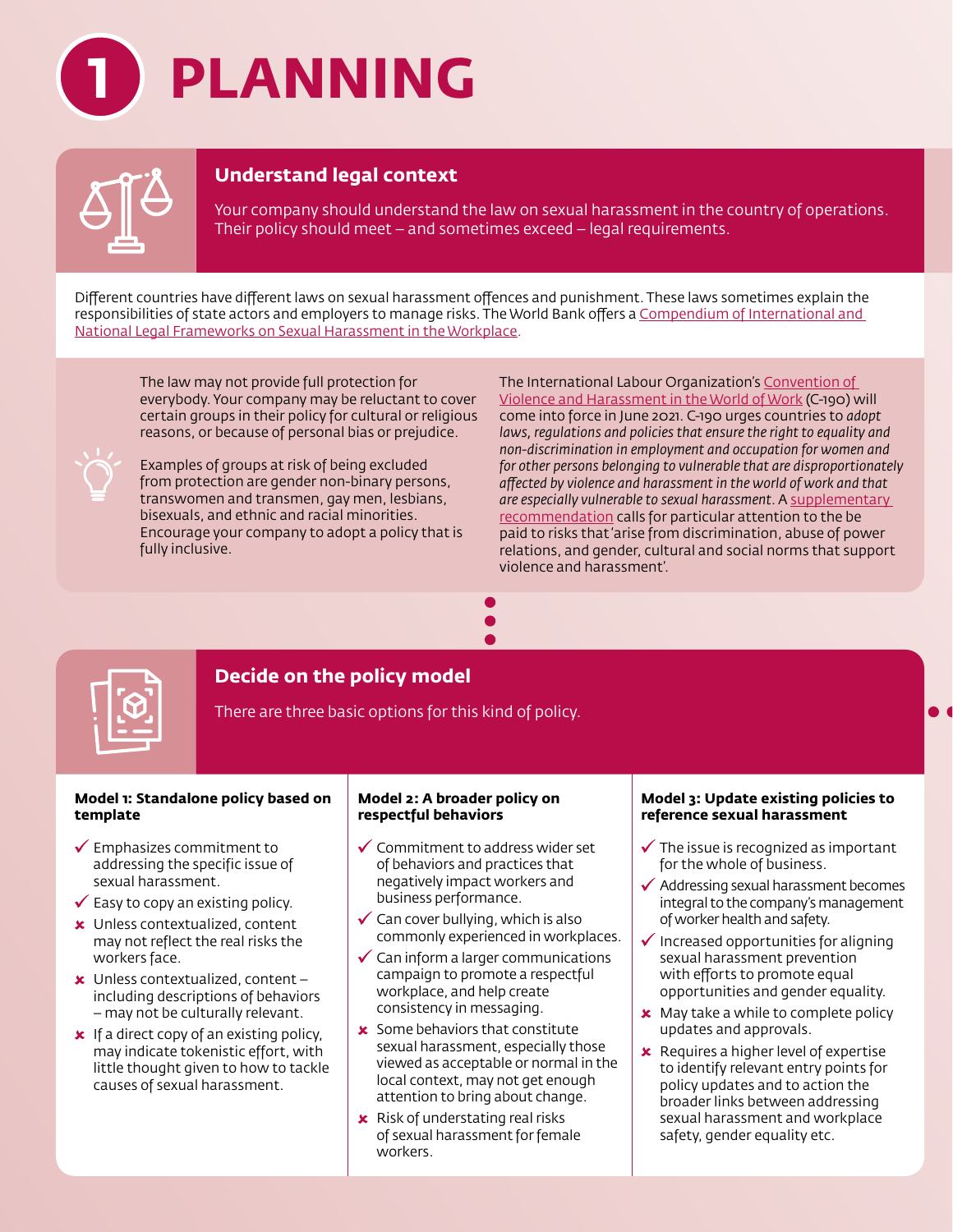Your company should seek to understand where there may be gaps between what has been legislated and how the law is applied in practice. For example, certain forms of sexual harassment may be technically illegal in a given country but still widely practiced and rarely prosecuted. Does your company understand areas where there are gaps between legislation and implementation, and how these gaps increase the risk of sexual harassment occuring?

#### **Arrange partnerships**

Your company should ensure workers who experience sexual harassment can voluntarily access support services they need and request. Your company should consult with staff about the support services they think are needed; and explore options for support services they can realistically offer.

| <b>COUNSELING</b>                                                                                                                                                                                                                                                                                                                                                                                                                                                                                                                                                                                                |                                                                                                                                                                                                                                                                                                                                                       | <b>LEGAL</b><br><b>ASSISTANCE</b>                                                                                                                                                                                                                                                                  | <b>SICK</b><br><b>LEAVE</b>                                                                                                                                                                                                                                                                |
|------------------------------------------------------------------------------------------------------------------------------------------------------------------------------------------------------------------------------------------------------------------------------------------------------------------------------------------------------------------------------------------------------------------------------------------------------------------------------------------------------------------------------------------------------------------------------------------------------------------|-------------------------------------------------------------------------------------------------------------------------------------------------------------------------------------------------------------------------------------------------------------------------------------------------------------------------------------------------------|----------------------------------------------------------------------------------------------------------------------------------------------------------------------------------------------------------------------------------------------------------------------------------------------------|--------------------------------------------------------------------------------------------------------------------------------------------------------------------------------------------------------------------------------------------------------------------------------------------|
| In-house counseling is only recommended if your company<br>employs an accredited counselor on staff. Alternatives are<br>partnerships with local counseling services or, in cases<br>where this is not possible, access to remote counseling<br>services via phone or the internet. Where possible,<br>counseling services should be offered in the same cultural<br>context as the business and in the same languages as<br>workers. Key staff - such as Human Resources personnel or<br>the business' Welfare Team - should also be trained to offer<br>basic psychosocial first aid as an immediate response. |                                                                                                                                                                                                                                                                                                                                                       | In addition to any internal<br>action taken against<br>the perpetrator by your<br>company, the worker may<br>want to pursue the matter<br>through the justice system.<br>Your company can assist<br>by providing information<br>about organizations that<br>can offer legal advice and<br>support. | Your company can consider<br>offering additional sick<br>leave days to workers who<br>have submitted a formal<br>allegation. A worker should<br>not be forced to take sick<br>leave while their allegation<br>is being investigated.                                                       |
| <b>JOB</b><br><b>REASSIGNMENT</b>                                                                                                                                                                                                                                                                                                                                                                                                                                                                                                                                                                                | <b>EMPLOYMENT</b><br><b>ASSISTANCE</b>                                                                                                                                                                                                                                                                                                                | <b>FINANCIAL</b><br><b>ASSISTANCE</b>                                                                                                                                                                                                                                                              | <b>MEDICAL</b><br><b>ASSISTANCE</b>                                                                                                                                                                                                                                                        |
| Your company may be<br>able to arrange for a<br>worker to move to a new<br>location or role after they<br>have submitted a formal<br>complaint, to prevent<br>any further risk of harm,<br>including retaliation.<br>This should only happen<br>voluntarily at the request<br>of the worker.                                                                                                                                                                                                                                                                                                                     | Despite the best efforts<br>of your company, the<br>worker may feel they are<br>unable to continue to<br>work with the company.<br>The worker may still feel<br>unsafe or dissatisfied<br>with the outcome of the<br>investigation. Your company<br>can support the worker to<br>access information about<br>alternative employment<br>opportunities. | If the worker needs to take<br>time off after an incident<br>has occurred or if they<br>need to pay for extended<br>counseling services, your<br>company can consider<br>offering financial support.                                                                                               | The worker may need to<br>see a doctor, especially<br>if the harassment has<br>resulted in physical<br>harm. Your company can<br>provide transportation to<br>the clinic and/or offer to<br>cover immediate or long-<br>term medical expenses,<br>including for mental health<br>services. |



Even when services are available locally, they may not be suitable. Service providers and professionals, such as doctors and counselors, may hold biases and prejudices against persons of specific gender identities, sexual orientations, races, religions etc. Counseling rooms may not adequately protect the privacy of people who attend. Your company could therefore consider offering support to improve the capacities of service providers. Has your company engaged a Gender Based Violence (GBV) Specialist to undertake a quality assessment of support services?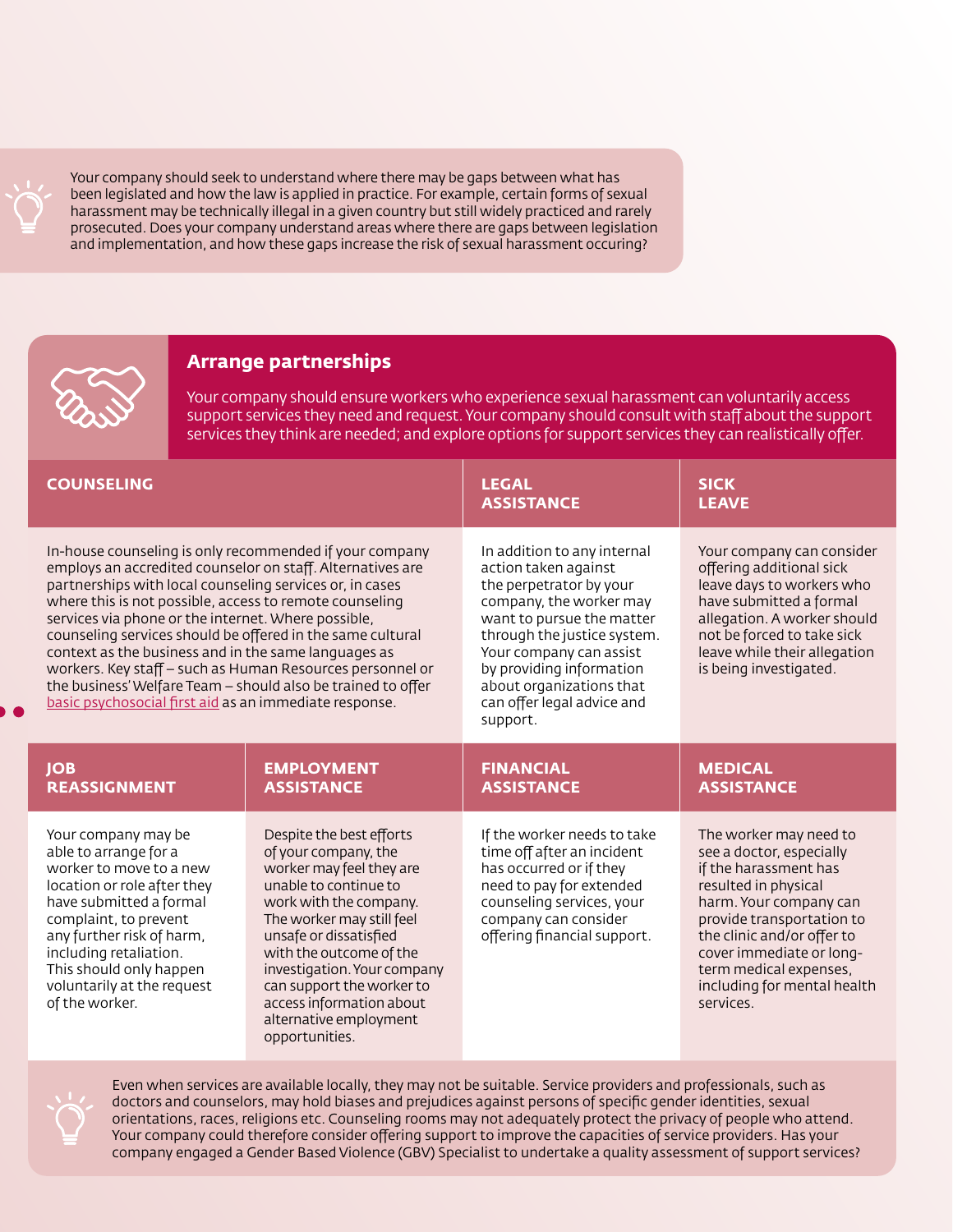# **2 CREATING CONTENT**



## **State purpose of policy**

The policy should include a concise statement that describes why your company is introducing this particular policy. This statement might also cover the scope of the policy – clarifying who is covered by the policy.

*Our sexual harassment policy aims to protect all employees and contractors from unwanted sexual advances. It explains how to report incidents, how we handle allegations, the disciplinary measures we can apply, and the support our people can access if they have suffered sexual harassment in our workplace.* 

*Our company maintains a strict policy of prohibiting harassment of any kind, including harassment based on race, color, religion, national origin, sexual orientation, gender identity or expression, sex, age, disability, or any other characteristic. This policy applies to all employees regardless of their employment status. An employee who violates this policy is subject to discipline.* 

*In accordance with national law, we have adopted this*  " *Prevention of Sexual Harassment Policy which will be implemented across all operations globally. The policy promotes a workplace free from sexual harassment and provides information about our complaint mechanism. This policy aims to:* 

- *• create a secure and stress-free environment in which all individuals are respected;*
- *• ensure no gender-based harassment occurs that prevents equal opportunities in all aspects of employment; and,*
- *• promote a respectful work environment in which all employees can develop their full potential.*

The policy is part of your company's efforts to prevent sexual harassment in its workplaces, alongside awarenessraising and training. But the purpose of such a policy should also be to empower workers to call out and report harmful and disrespectful behaviors. Does the policy empower workers to act?

## **Define company's position**

The policy should describe the position your company intends to take on sexual harassment. This can be a short statement that explains a commitment to address harmful and disrespectful behaviors. It may also include a description of how your company understands sexual harassment.

*This company is committed to providing a safe environment for all employees. All complaints of sexual harassment will be taken seriously, and treated with respect and in confidence. No one will be victimized for making a complaint. Any person found to have sexually harassed another will face disciplinary action.* 

*We are committed to creating a work environment in which all individuals are treated with respect. Each individual has the right to work in an atmosphere that promotes equal opportunities and prohibits discriminatory practices, including harassment. We expect all relationships in the workplace will be business-like and free of prejudice, discrimination, and harassment.* 

*This company is committed to creating and ensuring an*  " *enabling, dignified, and equitable work environment for every employee. All employees should be able to work in an environment free of harassment and violence. We believe that sexual harassment is a violation of human rights. It is an act of power and a violation of a person's dignity. It poses a risk to the rights of women, in particular, to carry out their workplace duties safely and to the fullest. It is contrary to our nation's anti-discrimination law. We accept the responsibility to prevent acts of sexual harassment and to provide a safe procedure for the resolution and prosecution of any such behavior.* 



A commitment to 'zero tolerance' makes it clear that all acts of sexual harassment are unacceptable. It can – and should – ensure all reports are taken seriously. However, this term is often misunderstood or misinterpreted. Your company may think it means they need to take strong disciplinary action against everybody who commits any type of sexual harassment. This can actually discourage workers from reporting incidents, if they believe the mandatory discipline is disproportionate to the severity of the behavior. An affected worker may simply want somebody to ask the harasser to stop their behavior, rather than for the incident to be investigated fully and for the harasser to be automatically terminated. How does your company understand and practice 'zero tolerance'?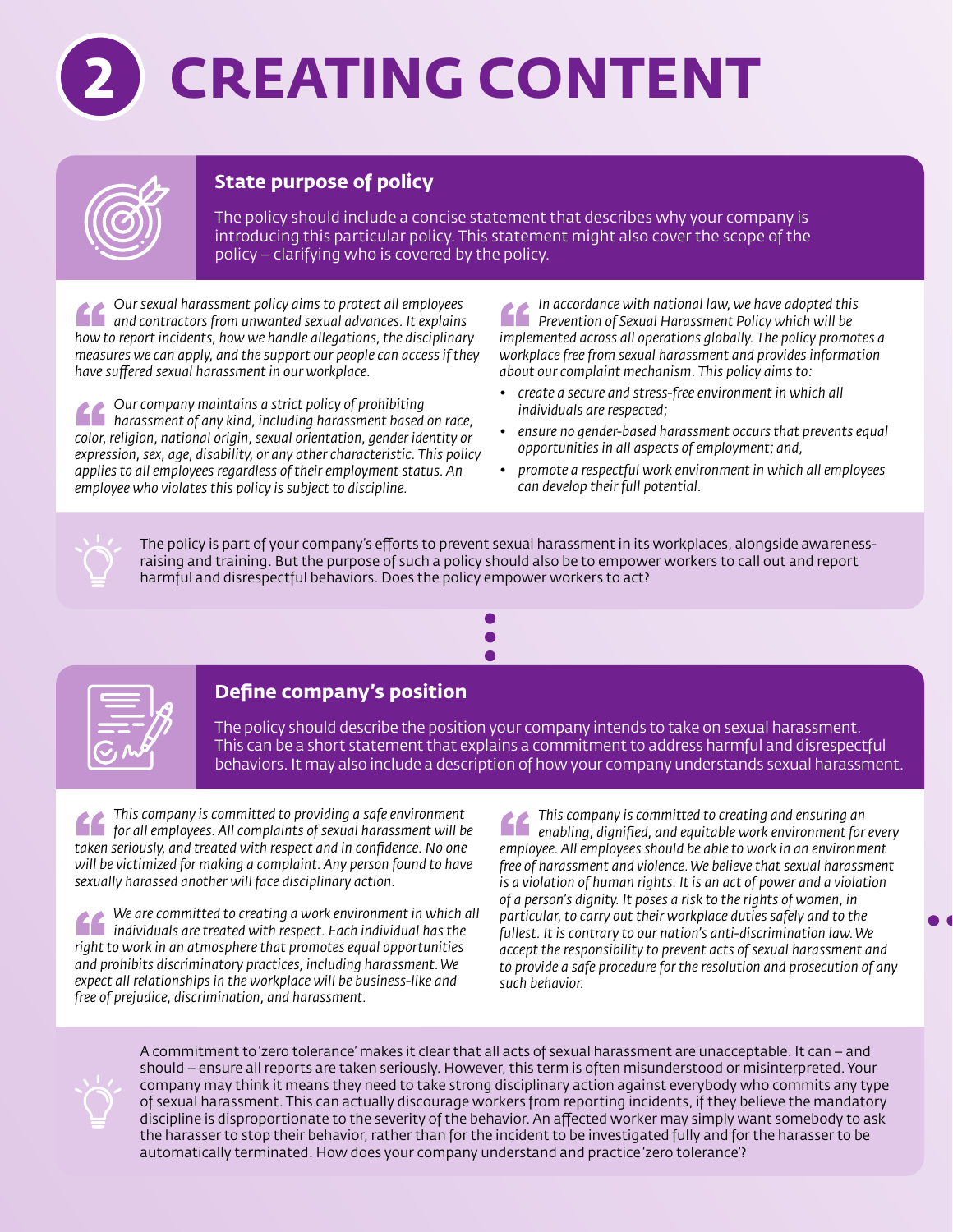

## **Give clear definitions and behaviors**

Your company should assume there is no shared understanding among workers about what sexual harassment is, including what specific behaviors constitute sexual harassment. Their policy should therefore offer clear definitions and examples.

#### **EXAMPLE DEFINITIONS FOR SEXUAL HARASSMENT**

*Unwelcome conduct of a sexual nature which makes a person feel offended, humiliated, and/or intimidated. It includes situations where a person is asked to engage in sexual activity as a condition of that person's employment, as well as situations which create an environment which is hostile, intimidating or humiliating for the recipient.*

*Any form of unwanted verbal, non-verbal, or physical conduct of a sexual nature with the purpose or effect of violating the dignity of a person, in particular when creating an intimidating, hostile, degrading, humiliating, or offensive environment.*

#### **EXAMPLE BEHAVIORS THAT CONSTITUTE SEXUAL HARASSMENT**

| <b>VERBAL</b>                                                                                                                                                                                                                                                                                                                                                                                                                                                                                                                                                               | <b>NON-VERBAL</b>                                                                                                                                                                                                                                                                                                                                                                                                                                                                                                                                                                                                 | <b>PHYSICAL</b>                                                                                                                                                                                                                                                                                                                                                                                                                                                                                                                                                 |  |
|-----------------------------------------------------------------------------------------------------------------------------------------------------------------------------------------------------------------------------------------------------------------------------------------------------------------------------------------------------------------------------------------------------------------------------------------------------------------------------------------------------------------------------------------------------------------------------|-------------------------------------------------------------------------------------------------------------------------------------------------------------------------------------------------------------------------------------------------------------------------------------------------------------------------------------------------------------------------------------------------------------------------------------------------------------------------------------------------------------------------------------------------------------------------------------------------------------------|-----------------------------------------------------------------------------------------------------------------------------------------------------------------------------------------------------------------------------------------------------------------------------------------------------------------------------------------------------------------------------------------------------------------------------------------------------------------------------------------------------------------------------------------------------------------|--|
| Comments or questions about a<br>person's appearance or body.<br>Body-shaming.<br>$\bullet$<br>Comments and questions about<br>a person's sexual orientation or<br>sexual behaviors.<br>Offensive phone calls.<br>• Sexually suggestive comments or<br>jokes.<br>Insults or taunts of a sexual nature.<br>٠<br>Unwanted and persistent<br>invitations for a date or for sex.                                                                                                                                                                                                | • Whistling.<br>Staring or leering.<br>Sexually-suggestive gestures.<br>$\bullet$<br>Displaying or sharing sexual<br>material on walls, lockers, phones,<br>computers, or social media.<br>Unsolicited and unwanted sexual<br>advances or requests via social<br>networking sites.<br>Sending or making a person view<br>$\bullet$<br>sexually explicit pictures, posters,<br>screen savers, emails, internet<br>sites, Facebook posts, or instant<br>messages.<br>Intrusive contact or conduct of a<br>$\bullet$<br>sexually suggestive nature outside<br>of working hours, either in-person<br>or via messages. | • Unwelcome touching, hugging,<br>patting, or kissing.<br>• Unnecessary close proximity or<br>unnecessary familiarity, such as<br>deliberately brushing up against<br>someone.<br>Massaging.<br>۰                                                                                                                                                                                                                                                                                                                                                               |  |
| Some behaviors that can cause harm to people may<br>not be viewed as sexual harassment. Social and<br>gender norms in a culture might mean that many<br>people - regardless of gender - view certain behaviors<br>as acceptable or normal. Examples include:<br>Older female relatives touch a young girl's breast<br>as a 'sign of affection'. This behavior carries over<br>into female-dominated workplaces.<br>Men believe women and girls like it when they<br>$\bullet$<br>whistle at them or make a comment about their<br>body. 'She feels good when this happens.' | you relax'.                                                                                                                                                                                                                                                                                                                                                                                                                                                                                                                                                                                                       | Managers massage the shoulders of workers 'just to help<br>Heterosexual co-workers ask a gay man about his sex<br>life. They want to know what it involves because 'we are<br>interested to learn'.<br>Similarly, cis-gender co-workers ask a transwoman if she<br>has had 'the snip'. They make fun of her social and medical<br>transition, and gender expression.<br>Men hang pornographic pictures on the walls of changing<br>rooms and toilets. They think all men are fine with this<br>because 'it's normal for men to want to look at naked<br>women'. |  |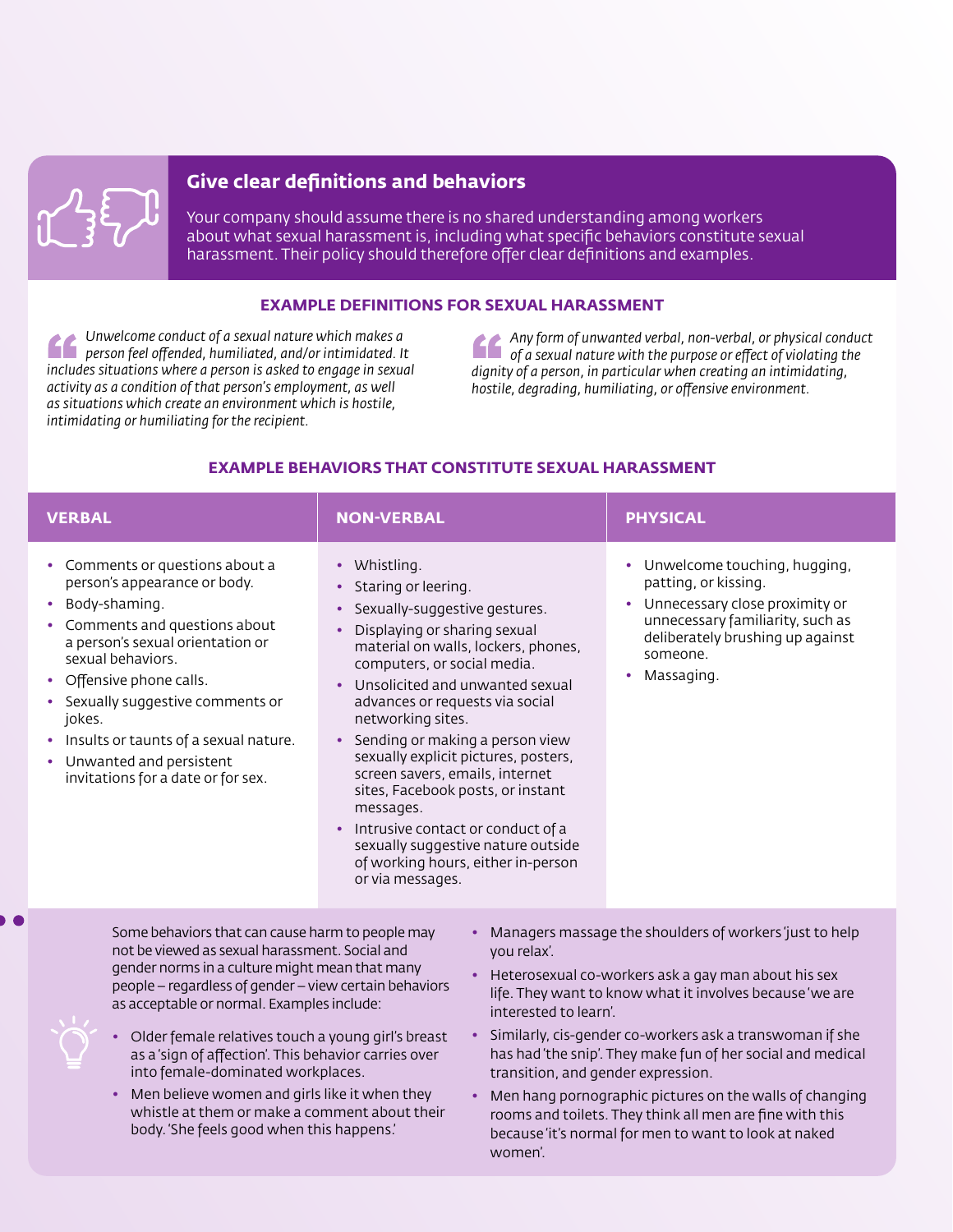**INTEGRATING INTO BUSINE** 



## **Revise internal grievance mechanism**

The internal grievance mechanism needs to be suitable for receiving and managing reports of sexual harassment. Your company may need to adjust their existing workers' grievance mechanism – or create a new one specifically for reporting sexual harassment.

For a workers' grievance mechanism to be considered suitable for managing reports of sexual harassment, it needs to include the following:

- Ability to make report anonymously.
- Ability to make report using different communication channels (verbal, face-to-face, written etc.).
- Guarantee of confidentiality.
- Secure management of information relating to a report, with information only shared on a need-to-know basis.
- Involvement of any workers affected by sexual harassment in making decisions about the response.
- Access for the complainant to support services.
- Guarantee the complainant and the accused will never be required to discuss the complaint in the same room at the same time.
- A transparent investigation and decision-making process.

Often, senior managers want to show their commitment to tackling sexual harassment by being responsible for managing allegations. If this is the case with your company, are the managers trained to take on this responsibility? And how might this arrangement make it difficult for workers to report incidents?

> $\bullet$  $\bullet$



## **Clarify responsibilities**

There are likely to be some internal staff who have specific responsibilities for managing the sexual harassment policy – especially Human Resources personnel and managers. These responsibilities should be described in the policy.

Your company will need to decide who is responsible for different components of the policy. This decision will, to some extent, depend on the organizational chart of the company. It should factor in the skills and interests of individual personnel to manage this particular issue. And it should factor in the demographics of the workforce, so there is adequate representation of the workforce among those with assigned responsibilities.

Responsibilities to be assigned are:

- Communicating the policy.
- Delivering training to workers on the policy and the broader topic of sexual harassment.
- Managing information relating to reports of sexual harassment.
- Reviewing the effectiveness and measuring the impacts of the policy and associated training.
- Maintaining relationships with external partners.

The policy could also assign some additional responsibilities to managers:

- Requirement to act on all allegations.
- Requirement to call out all incidents.



It is often assumed that people who work in Human Resources already know how to respond to the issue of sexual harassment in the workplace. It therefore becomes the default to assign all responsibilities to this department. This may, however, still be a new topic for staff in this department. Some staff may not feel comfortable taking on responsibility for the issue. Others may not have adequate knowledge about specific matters that make responding to sexual harassment different from responding to other labor issues – survivor-centered approach, the need for confidentiality etc. Do your company's training commitments adequately cover the skills required by staff who now have new responsibilities relating to the sexual harassment policy?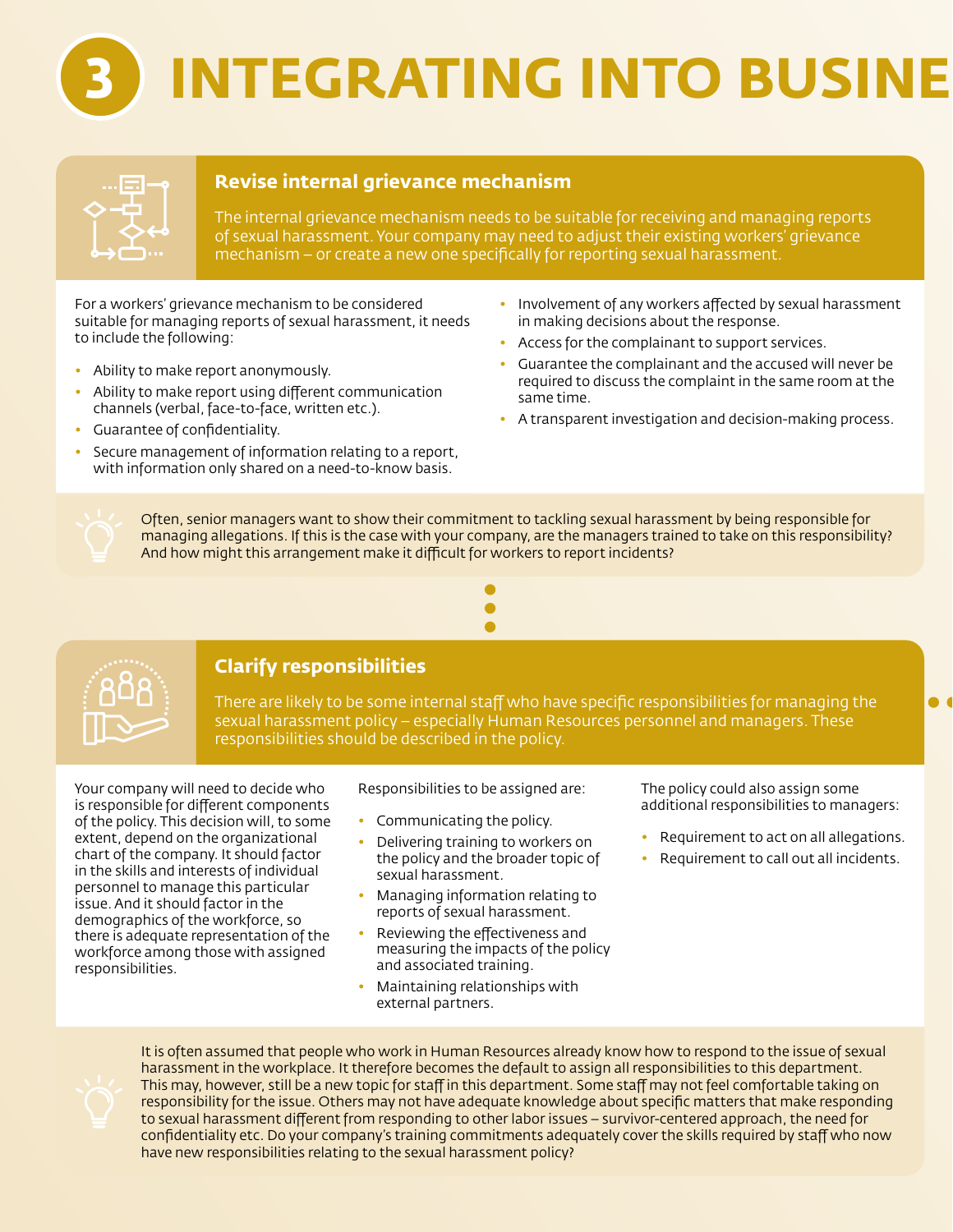## **SS SYSTEMS**



## **Decide on disciplinary measures**

Your company is likely to want to include references to disciplinary measures in the policy. This functions as a preventative measure by warning workers about the kinds of punishment they can expect to receive if they engage in sexual harassment.

#### **Examples of suitable disciplinary measures**

- Request to cease the behavior.
- Give a verbal warning.
- Give a written warning.
- Seek a mutual agreement between the parties.
- Require attendance at sexual harassment training courses.
- Require a formal apology.
- Reassign to another department or work space.
- Reduction in salary.
- Forfeiture of bonuses or pay rise.
- Demotion.
- Place on probation for a determined period.
- Suspend employment (with or without pay).
- Terminate employment.
- Criminal prosecution.

Disciplinary measures should be presented to workers who have experienced sexual harassment so they can contribute to the decision about how the harasser is punished.

#### **What amount of discipline is enough?**

A number of factors can be used to determine what disciplinary action is appropriate:

- The harasser's work record, including any previous incidents or discipline.
- The impact the harassment has had on normal operations at the individual, team, department, and business levels.
- The potential impact the harassment might have had on normal operations had it not been reported.
- The harasser's status in the company if they have management responsibilities, for example.
- What kinds of disciplinary actions were taken in response to similar incidents previously.
- The wishes of the worker who has been harassed.

A disciplinary matrix can help manage the disciplinary process fairly and consistently. This tool can be used to assign punishment to a particular incident based on the level of severity of the incident. The level of severity should be assigned based on the level of risk the incident poses to the business (reputation, productivity etc.), and not on an assumed level of impact the incident has had on the affected worker.



Discipline sends an important message – that sexual harassment will not be tolerated and the behavior comes with consequences. But there are other important elements to the prevention of sexual harassment in workplaces – such as empowering workers to speak out, and ensuring company commitment to address the issue as a social problem and not a problem of a select few 'bad' people. Is your company adequately or overly focused on discipline?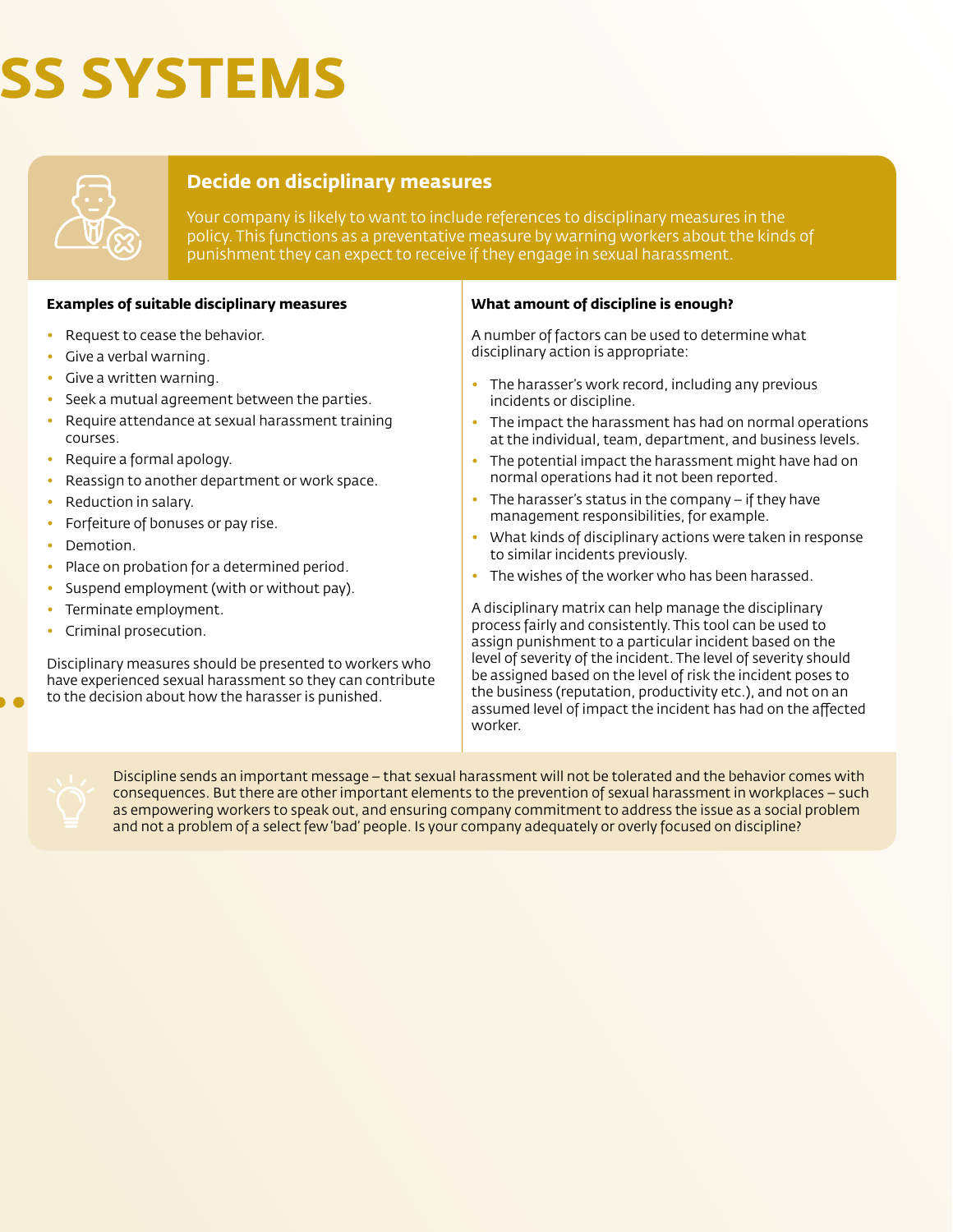



## **Communicate and train**

All workers should be made aware of the policy. This is the minimum requirement.

#### **Communication options include:**

- Including a copy of the policy in induction materials.
- Posting copies or preferably condensed versions to show key content – on noticeboards. These should be available in multiple languages, depending on the languages spoken by workers.
- Regular discussions about different aspects of the policy, or different behaviors, in toolbox talks or lunchbox meetings.
- Making sure the policy is accessible to people with low or no literacy, using images, audio files, or videos.

All these communication techniques present workers with information. But they don't necessarily guarantee that workers will interpret or internalize the information. You should encourage your company to adopt a transformational approach to training workers on sexual harassment, so the training contributes towards changes in attitudes and behaviors. Ideas include:

- Regular training on sexual harassment.
- More than information it is interactive and reflective.
- Training on sexual harassment is part of broader training on understanding the root causes and impacts of (genderbased) violence and harassment at work.
- Bystander training techniques for how to call out disrespectful behaviors.
- Training is targeted to meet the specific needs of workers, based on job scope, locations of work, level of employment, and responsibility to manage sexual harassment prevention and response.

Your company should also nominate focal points who are responsible for managing reports of sexual harassment; and commit to providing adequate specialized training to these focal points so they can manage reports safely. Training should cover:

- Investigation skills.
- Data management protocols.
- Survivor-centered ways to respond to workers affected by sexual harassment.

Focal points should reflect the demographics of the workforce, so workers can feel more comfortable reporting to them.

Finally, your company should consider training for managers, who may be assigned additional responsibilities, such as:

- Deeper understanding of sexual harassment as part of a continuum of violence in the world of work.
- Awareness of the impacts sexual harassment has on business performance, and how to measure and reduce these impacts.



## **Review and measure impacts**

You should ensure your company includes a provision for monitoring the effectiveness of the policy. All information should be sex-disaggregated to enable gender analysis.

#### **Key questions to consider when monitoring the impacts of the policy are:**

- What percentage of the workforce know about the policy?
- What percentage of the workforce have received training on sexual harassment – and, importantly, have their knowledge, attitudes, and practices improved as a result of this training?
- Have focal points received specialized training and, importantly, how well are they applying what they have learned in their management of reports?
- How comfortable do workers feel calling out and reporting incidents?
- What changes in the prevalence of behaviors are evident, including a reduction in specific types of sexual harassment?

Your company can undertake this monitoring through periodic staff surveys, training pre- and post-assessments, and confidential reviews of how reports were handled. To ensure safety of workers when conducting surveys, you should advise your company to seek input from a GBV Specialist.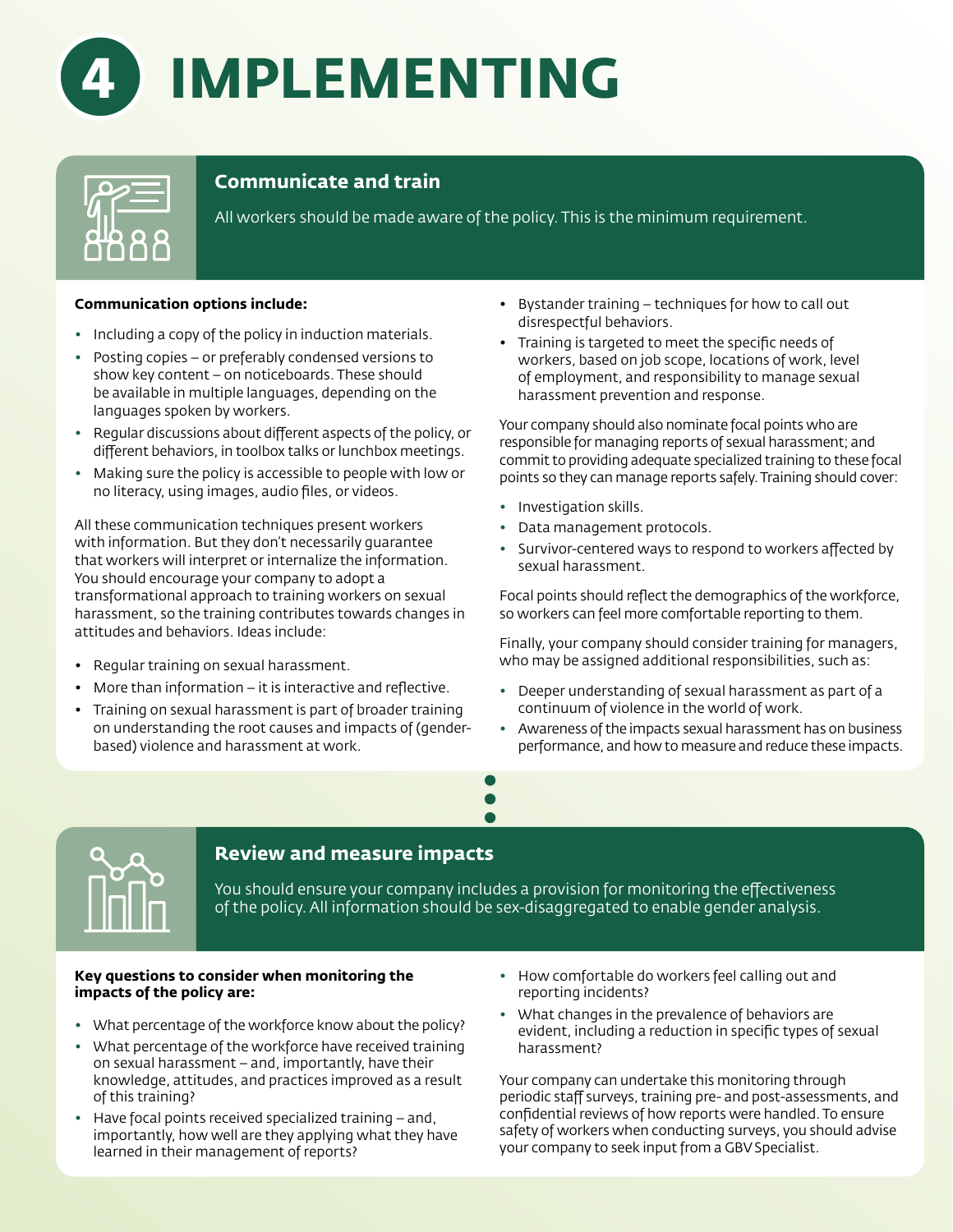

**Developing and adopting a comprehensive policy on the prevention of sexual harassment are key actions in preventing sexual harassment and promoting a safe working environment. The aim of such a policy should be to change behaviors and attitudes of workers, and to provide a safe workplace environment for all workers.**

- $\Box$  The policy was developed through consultation with workers across all levels.
- $\Box$  The policy covers all workers regardless of employment or contract status.
- $\Box$  The policy clearly states a commitment to prevent and respond safely to incidents of sexual harassment.
- $\Box$  The term 'sexual harassment' is unambiguously defined, with specific examples of behaviors that constitute sexual harassment.
- $\Box$  The definition of the 'workplace' includes travelling to and from work, work-related social and professional events, when on a break during work hours, and any place where a worker is paid to undertake work.
- $\Box$  The policy clearly explains to workers the options available for reporting incidents, how to report an incident, and what will happen after a report is made.
- $\Box$  The policy clearly explains who is responsible for implementing the policy and monitoring its effectiveness.
- $\Box$  There is a commitment in the policy to train all workers on sexual harassment and to communicate the policy to all workers, contractors, and partners.
- $\Box$  There is an additional commitment in the policy to ensure all staff who are assigned responsibilities to manage reports have access to adequate specialized training.
- $\Box$  The policy includes information on the support services workers can access if they are affected by sexual harassment.
- $\Box$  Potential disciplinary measures are described.
- $\Box$  The policy promotes empowerment of workers to call out and report incidents, not protectionist practices such as segregating men and women in the workforce or prohibiting relationships.
- $\Box$  If the company has a global policy, this policy has been adapted to reflect the legal and cultural contexts for country and local level operations.

#### **Sample model policies**

[Model sexual harassment policy developed by the Business Coalition for Women in Papua New Guinea.](https://www.ifc.org/wps/wcm/connect/topics_ext_content/ifc_external_corporate_site/gender+at+ifc/resources/unlocking-opportunities-for-women-and-business) (Select Tool 4.3) [Sample sexual harassment policy from the International Labour Organization](https://www.ilo.org/wcmsp5/groups/public/---asia/---ro-bangkok/---ilo-suva/documents/policy/wcms_407364.pdf) [United Nations model policy on sexual harassment](https://unsceb.org/sites/default/files/UN System Model Policy on Sexual Harassment_FINAL.pdf)